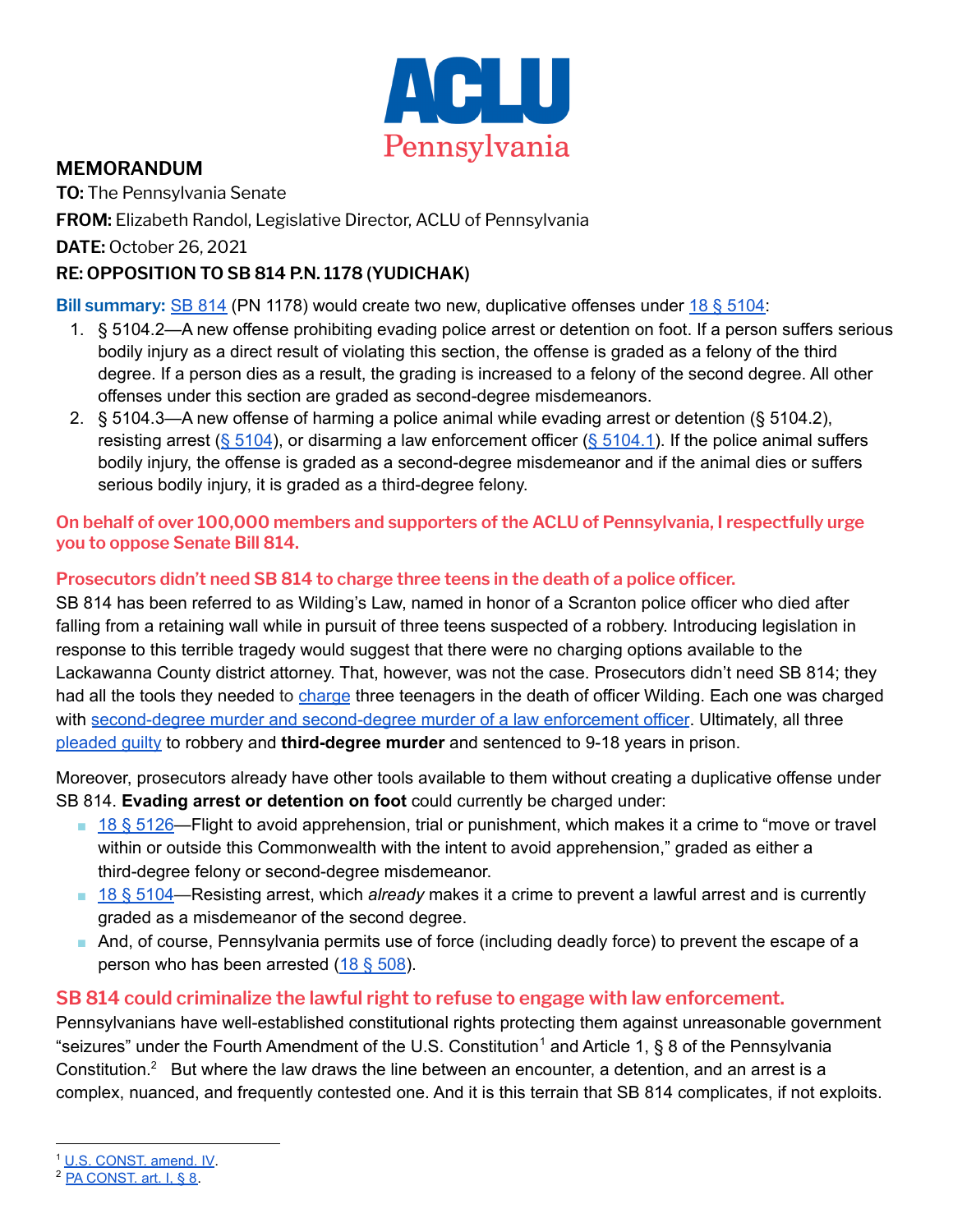SB 814 defines evading arrest or detention on foot as when a "... person knowingly and intentionally flees on foot from a public servant attempting to lawfully arrest or detain that person." There are two significant concerns with how this offense is drafted / defined: (1) SB 814 inserts a new offense into the already muddled terrain of police encounters; and, (2) the culpability requirements in the bill are dangerously unclear.

#### **Police encounters**

Pennsylvania law recognizes three categories of police encounters<sup>3</sup> distinguished by whether a person has been "seized" within the meaning of the Fourth Amendment:<sup>4</sup> (1) mere encounter; (2) investigatory detention; and (3) custodial detention or arrest. Whether a particular interaction with law enforcement is considered a mere encounter, an investigatory detention, or an arrest is complex and often contested in appellate courts.<sup>5</sup> That said, there are some established distinctions between these interactions:

- **1. Mere encounter:** During a "mere encounter" (or request for information), police may approach anyone in public to talk to them. A mere encounter requires no particular suspicion of criminality because it is consensual and doesn't require a person to stop or respond.<sup>6</sup> As a result, people enjoy the strongest constitutional protections under the U.S. and Pennsylvania constitutions. **During a mere encounter, people have every right to ignore, walk, or run from a police officer without saying a word**. 7
- **2. Investigative detention:** An investigative detention subjects a person to a stop and a period of detention, but does not involve the same coercive conditions as an arrest. Therefore, an investigative detention requires that a police officer have reasonable suspicion that a crime has occurred<sup>8</sup> and the person is involved. **If police detain a person to** *investigate***, and the person flees, police do not** 9 **necessarily have probable cause to arrest**. 10
- **3. Custodial detention or arrest:** A formal arrest, of course, requires probable cause. And because "custodial detention" arises when the "conditions and/or duration of an investigating detention become so coercive as to be the functional equivalent of arrest,"<sup>11</sup> it, too, must be supported by probable cause.<sup>12</sup>

<sup>12</sup> "We note that the term "custodial detention" has generally been used by the United States Supreme Court to describe incidents in which the police do not verbally inform a suspect that he is under arrest, but rather, undertake actions which result in the conditions of the detention becoming so coercive as to amount to the functional equivalent of a formal arrest...We find this distinction, however, to be purely semantic since in either case the seizure of the suspect must be supported by probable cause." *[Commonwealth v. Ellis](https://casetext.com/case/commonwealth-v-ellis-31)*, 541 Pa. 285, 294 n.3 (Pa. 1995).

<sup>3</sup> *"*[W]e note that Fourth Amendment jurisprudence has led to the development of three categories of interactions between citizens and the police." *[Commonwealth v. Ellis](https://casetext.com/case/commonwealth-v-ellis-31)*, 541 Pa. 285, 293-94 (Pa. 1995).

<sup>4</sup> "[A] person has been 'seized' within the meaning of the Fourth Amendment only if, in view of all of the circumstances surrounding the incident, a reasonable person would have believed that he was not free to leave." *[United States v. Mendenhall](https://casetext.com/case/united-states-v-mendenhall-3)*, 446 U.S. 544 (1980).

<sup>5</sup> "We do not suggest that there is a litmus-paper test for distinguishing a consensual encounter from a seizure or for determining when a seizure exceeds the bounds of an investigative stop…[T]here will be endless variations in the facts and circumstances, so much variation that it is unlikely that the courts can reduce to a sentence or a paragraph a rule that will provide unarguable answers to the question whether there has been an unreasonable search or seizure in violation of the Fourth Amendment." *[Florida v. Royer](https://casetext.com/case/florida-v-royer#p1329)*, 460 U.S. 491, 506-7 (1983).

<sup>&</sup>lt;sup>6</sup> "A "mere encounter" (or request for information) need not be supported by any level of suspicion, but it carries no official compulsion to stop or to respond." *[Commonwealth v. Douglass](https://casetext.com/case/com-v-douglass-2)*, 372 Pa. Super. 227, 238 (Pa. Super. Ct. 1988). Also see *[Florida v. Bostick](https://casetext.com/case/florida-v-bostick)*, 501 U.S. 429, 437 (1991): "We have consistently held that a refusal to cooperate, without more, does not furnish the minimal level of objective justification needed for a detention or seizure."

<sup>8</sup> *See [Berkemer v. McCarty](https://supreme.justia.com/cases/federal/us/468/420/)*, 468 U.S. 420 (1984); *Terry [v. Ohio](https://supreme.justia.com/cases/federal/us/392/1/)*, 392 U.S. 1 (1968). <sup>7</sup> "We have consistently held that a refusal to cooperate, without more, does not furnish the minimal level of objective justification needed for a detention or seizure." *[Florida v. Bostick](https://casetext.com/case/florida-v-bostick)*, 501 U.S. 429, 437 (1991). Also see *[Commonwealth.](https://casetext.com/case/com-v-dewitt#p1034) v. DeWitt*, 530 Pa. 299, 307-8 (Pa. 1992): "We would be hard pressed to find that flight, in and of itself, constitutes reasonable suspicion of criminal conduct."

<sup>9</sup> "To maintain constitutional validity, an investigative detention must be supported by a reasonable and articulable suspicion that the person seized is engaged in criminal activity and may continue only so long as is necessary to confirm or dispel such suspicion." *[Commonwealth v. Strickler](https://casetext.com/case/com-v-strickler-3#p889)*, 563 Pa. 47, 757 A.2d 884, 889 (2000).

<sup>&</sup>lt;sup>10</sup> "Flight, in and of itself, does not constitute probable cause to arrest." *[Commonwealth v. Jeffries](https://casetext.com/case/commonwealth-v-jeffries)*, 454 Pa. [320, 323,](https://casetext.com/case/commonwealth-v-jeffries#p323) [311 A.2d 914, 916](https://casetext.com/case/commonwealth-v-jeffries#p916) (1973). Also see *[United States v. Navedo](https://caselaw.findlaw.com/us-3rd-circuit/1611631.html)*, 694 F.3d 463, 474 (3d Cir. 2012): "Our holding today reiterates that unprovoked flight, without more, can not elevate reasonable suspicion to detain and investigate into the probable cause required for an arrest. Rather, a person whom police approach is free to avoid a potential encounter with police by leaving the scene, and the rate of acceleration of the person's gate as s/he leaves away is far too ephemeral a gauge to support a finding of probable cause, absent some other indicia of involvement in criminal activity."

<sup>&</sup>lt;sup>11</sup> "Detention for custodial interrogation – regardless of its label – intrudes so severely on interests protected by the Fourth Amendment as necessary to trigger the traditional safeguards against illegal arrest." *[Dunaway v. New York](https://casetext.com/case/dunaway-v-new-york)*, 442 U.S. 200 (1979).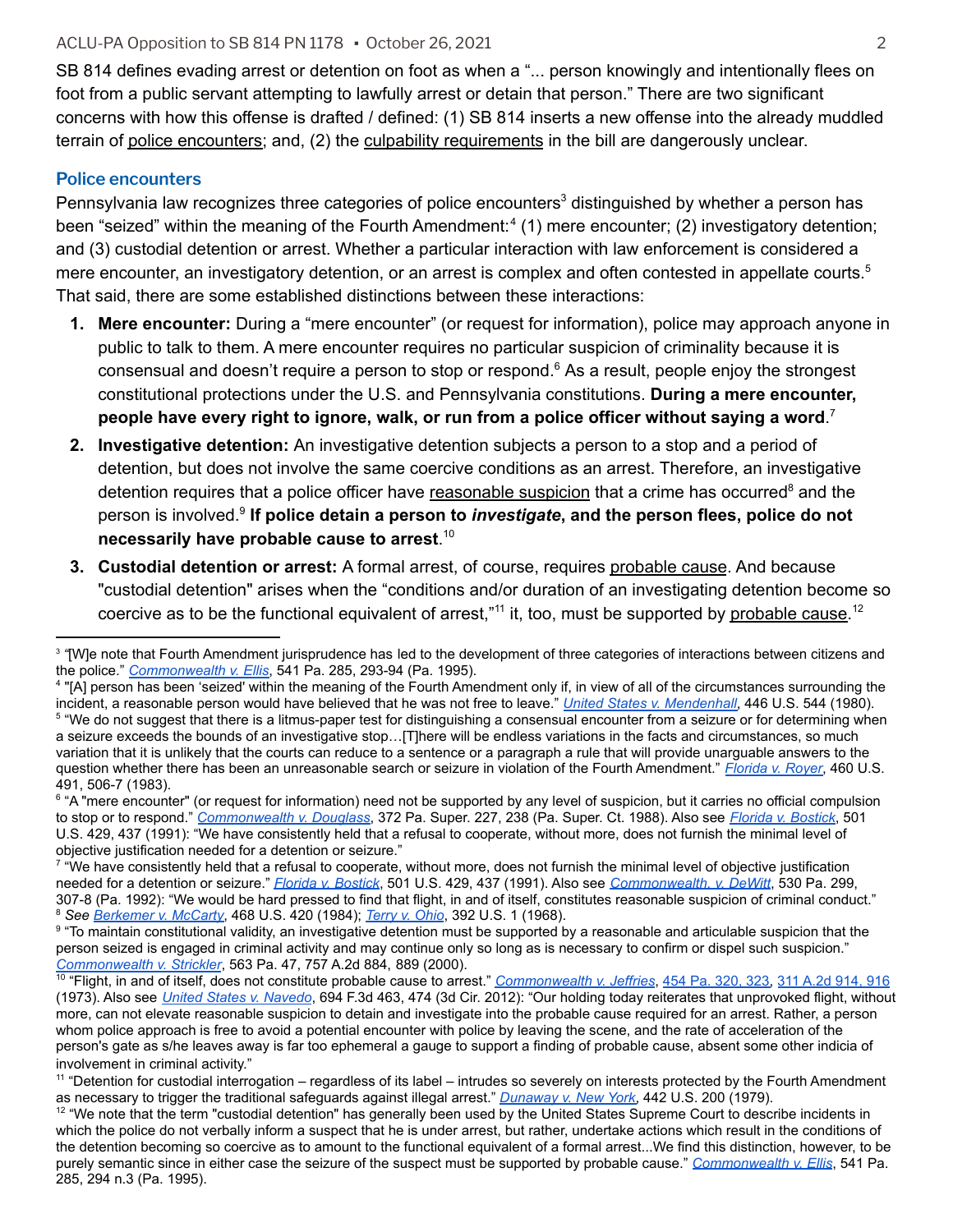The most perilous problem with SB 814 is its inclusion of "detention" in the definition of the offense. First, the bill fails to provide any definition of "detention." Second, because the lines between (1) a mere encounter and investigative detention and (2) investigative detention and arrest are context-specific, SB 814 would risk inviting "public servants" (yet another term not defined in the bill) to arrest someone who might have a lawful right to walk away from a police officer. The bill exploits the average person's lack of familiarity with what their rights are when encountering law enforcement and only makes this minefield more hazardous by adding a new criminal offense to it. "Detention" should be eliminated from SB 814 entirely.

Furthermore, it's important to note that the offense created by SB 814 creates a circular logic. Legally speaking, flight, in and of itself, neither establishes reasonable suspicion for a detention nor probable cause for arrest.<sup>13</sup> But should SB 814 be enacted, the *flight itself could retroactively justify the stop*. Worse, if police fail to find enough evidence to establish probable cause following a detention, SB 814 establishes the flight itself as a separate offense, a crime that is distinct from the one the officer is investigating.

### There is little doubt that SB 814 would be used to target or threaten young Black men and other people of color, who may be constitutionally entitled to ignore or refuse to engage with a police officer, with a *criminal offense.*

### **Culpability requirements: knowledge and intent**

The culpability requirements in SB 814 are dangerously unclear. Again, the offense it creates is defined as when a "... person *knowingly and intentionally* flees on foot from a public servant attempting to lawfully arrest or detain that person" (emphasis added). But to which elements of the offense does the "knowingly and intentionally" apply?

- Does the "knowingly and intentionally" only require that a person know they are fleeing on foot?
- Does it require that a person knows they are fleeing from a "public servant"? If so, why doesn't SB 814 define what a "public servant" is? And why doesn't SB 814 require that the public servant be in uniform and/or announce themselves?
- Does the bill require that a person knows that the public servant is "attempting to lawfully arrest or detain" them? If so, SB 814 not only presumes a person knows that there is an "attempt" being made to arrest or detain them, but it predetermines—as part of the statute—that the arrest or detention is *lawful*, an assumption that has not been established or proven.

### **SB 814 would charge people with felonies who did not intend to harm a police animal or whose actions did not even directly result in the injury of the animal.**

SB 814 creates a second duplicative and unnecessary offense. **Harming a police animal** could currently be charged under:

- 18 § [5548—](https://www.legis.state.pa.us/cfdocs/legis/LI/consCheck.cfm?txtType=HTM&ttl=18&div=0&chpt=55&sctn=48&subsctn=0)Police animals, which makes it a third-degree felony for a person to intentionally or knowingly taunt, beat or strike a police animal under § 5548(a). And under § 5548(b), it is a second-degree felony for a person to intentionally or knowingly injure or kill a police animal.
- 18 § [5534—](https://www.legis.state.pa.us/cfdocs/legis/LI/consCheck.cfm?txtType=HTM&ttl=18&div=0&chpt=55&sctn=34&subsctn=0)Aggravated cruelty to animals, which punishes intentional torture, abuse, or neglect that causes serious bodily injury to or the death of an animal as a third-degree felony.
- $\blacksquare$  18 § [5533—](https://www.legis.state.pa.us/cfdocs/legis/LI/consCheck.cfm?txtType=HTM&ttl=18&div=0&chpt=55&sctn=33&subsctn=0)Cruelty to animals, which already grades reckless (but not intentional) abuse of an animal causing bodily injury or imminently risking serious bodily injury as a second-degree misdemeanor.

<sup>&</sup>lt;sup>13</sup> "We would be hard pressed to find that flight, in and of itself, constitutes reasonable suspicion of criminal conduct." *[Commonwealth. v.](https://casetext.com/case/com-v-dewitt#p1034) [DeWitt](https://casetext.com/case/com-v-dewitt#p1034)*, 530 Pa. 299, 307-8 (Pa. 1992); "Flight, in and of itself, does not constitute probable cause to arrest." *[Commonwealth v. Jeffries](https://casetext.com/case/commonwealth-v-jeffries)*, [454 Pa. 320, 323,](https://casetext.com/case/commonwealth-v-jeffries#p323) [311 A.2d 914, 916](https://casetext.com/case/commonwealth-v-jeffries#p916) (1973).